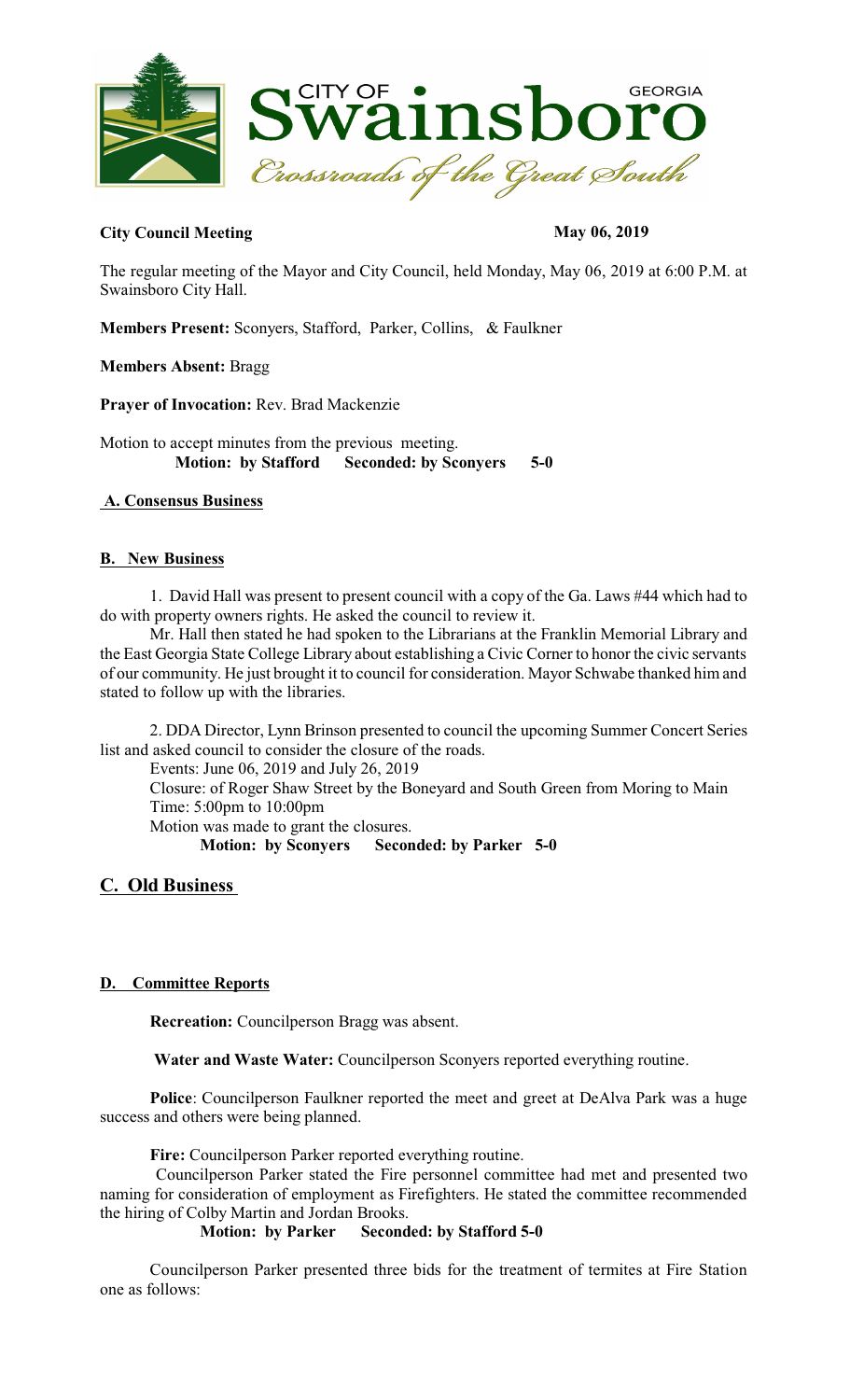1. Parrish Pest Control - \$3,650.00 2. Cingo - \$3,275.00 3. Orkin - \$5,860.00 Motion was made to accept the low bid by Cingo. **Motion: by Faulkner Seconded: by Stafford** 

Councilperson Parker informed council the Swainsboro Fire Department will be hosting a Regional GEMA Meeting on May 23, 2019 at 10:00am and invited council to come and have lunch with the Department.

**Administrative:** Councilperson Collins reported everything routine.

Councilperson Collins brought up a proposal to change all of the lights in city hall from florescent to LEDs. She then called on Adm. Lawson to share the proposal. Adm Lawson stated he had done a cost analysis on the cost saving to install LED lighting in the place of florescent. The installation cost would be approximately \$1900.00 for the initial installation. The electrical cost saving would be around \$1300.00 per year. This would save the city approximately \$11,128.00 of the life of the lamp. Motion was made to proceed with the change. **Motion: by Stafford Seconded: by Sconyers 6-0**

**Public Works**: Councilperson Stafford gave the report from Jacobs.

Councilperson Stafford ask Jacobs to paint the speed bumps in town they have been receiving complaints that drivers could not see them.

Councilperson Parker asked if the city could go on private property and clean. He explained in Jacobs report they reported spending 30 hrs cleaning the Morgan House property. Mayor Schwabe explained when we rented the lift, Jacob's requested, East Georgia St. College, who owns the house, requested we remove a fallen limb from the top of the house. This was all they were requested to do. Council requested to find out where the 30 hours came from.

**Airport:** No Report

**Executive**: No Report

**Downtown Development**: DDA Director, Lynn Brinson, presented Mayor Schwabe and city council a plaque naming Swainsboro a 2019 National Accredited Main Street City. Mayor Schwabe thanked Lynn for her hard work and this and many more projects over the last nine years.

 **Building Inspection:** No Report

**Mayor**: No Report

An Executive Session was called for by Mayor Schwabe to discuss a land acquisition issue.

> Motion was made to enter into Executive Session **Motion: by Parker Seconded: by Faulkner 5-0**

# AFFIDAVIT

Personally appeared before the undersigned attesting officer, duly authorized to administer oaths, Charles Schwabe, who, after being duly sworn, deposes and on oath states the following:

**I was the presiding officer of a meeting of the Swainsboro City Council held on the day of May 06, 2019.**

**That it is my understanding that O.C.G.A \$50-14-4(b) provides as follows:**

**When any meeting of an agency is closed to the public pursuant to subsection (a) of this Code section, the chairperson or other person presiding over such meeting shall execute and file with the official minutes of the meeting a notarized affidavit stating under oath that the subject matter of the meeting or the closed portion thereof was devoted to matters within the exceptions provided by law and identifying the specific relevant exception.**

**The subject matter of the closed meeting or closed portion of the meeting held on the 1st day of April, 2019, which was closed for the purpose of land acquisition requested by Mayor Schwabe as allowed by O.C.G.A., Title 50, Chapter 14, was devoted to matters within those exceptions and as provided by law.**

**This affidavit is being executed for the purpose of complying with the mandate of O.C.G.A. S50-14-4(b) that such an affidavit be executed.**

This 6th day of May, 2019